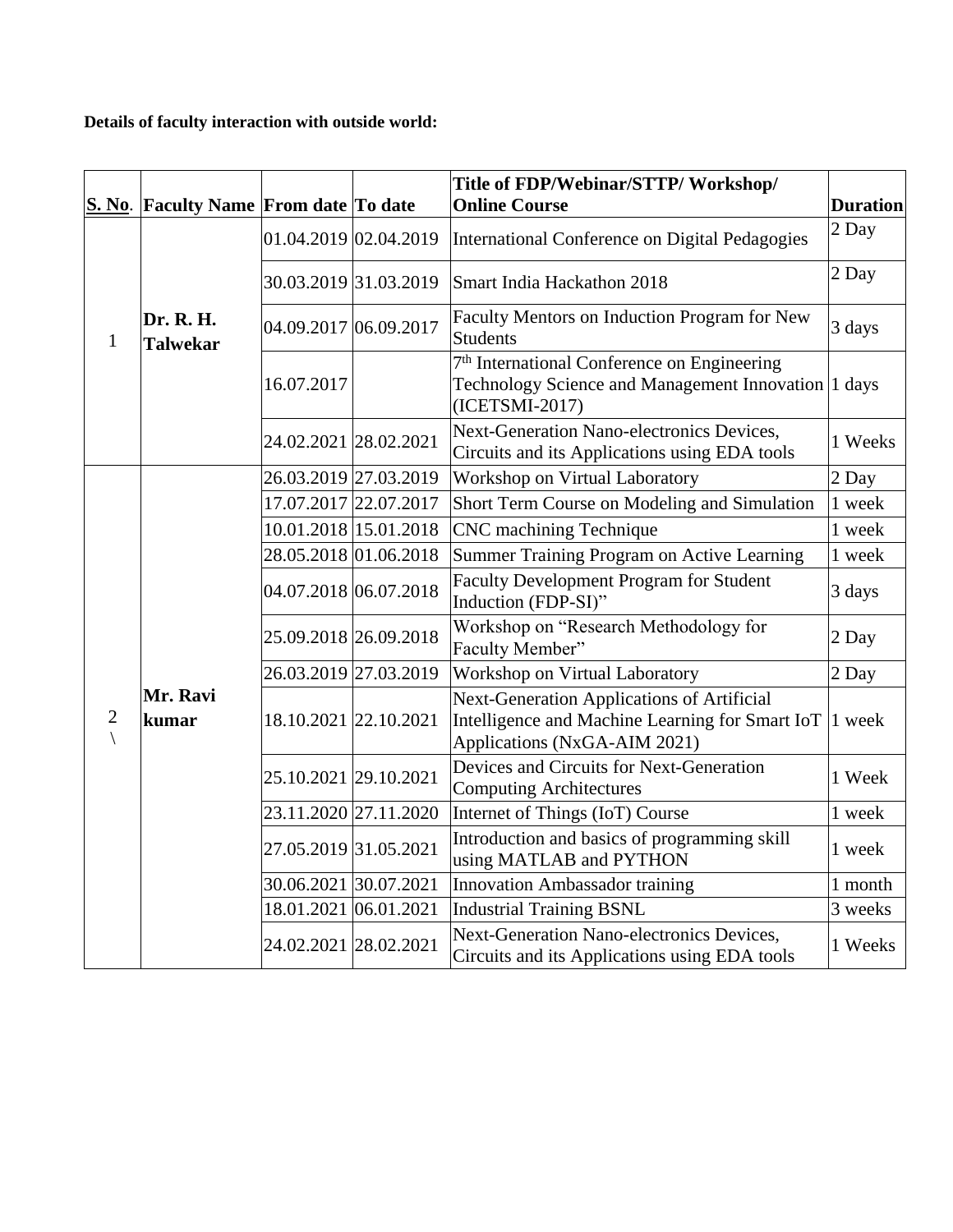| 3 | Mr. Manjeet<br><b>Singh</b><br>Sonwani |                       | 07/12/2020 11/12/2020                                                                             | Internet of Things                                                                         | 1 week             |
|---|----------------------------------------|-----------------------|---------------------------------------------------------------------------------------------------|--------------------------------------------------------------------------------------------|--------------------|
|   |                                        | 20/12/2020 24/12/2020 |                                                                                                   | Research & Quality Publication Practice and<br><b>Tools</b>                                | 1 week             |
|   |                                        | 26.03.2019 27.03.2019 |                                                                                                   | Workshop on Virtual Laboratory                                                             | 2 Day              |
|   |                                        | 25.09.2018 26.09.2018 |                                                                                                   | Workshop on "Research Methodology for<br>Faculty Member"                                   | 2 Day              |
|   |                                        | 18.01.2021 06.02.2021 |                                                                                                   | <b>Industrial Training BSNL</b>                                                            | 3 week             |
|   |                                        | 24.02.2021 28.02.2021 |                                                                                                   | Next-Generation Nano-electronics Devices,<br>Circuits and its Applications using EDA tools | 1 Weeks            |
| 4 | Ms. Chetna<br><b>Sinha</b>             |                       | 22/08/2020 28/08/2020                                                                             | Deep Learning and Machine Learning<br>Applications in Computer Vision                      | 1 week             |
|   |                                        |                       | 27.11.2019                                                                                        | Wireless Communication for everybody                                                       | Coursera<br>course |
|   |                                        | 08.02.2020 12.02.2020 |                                                                                                   | Artificial Intelligence"                                                                   | 1 Week             |
|   |                                        |                       | 19/08/2020 21/08/2020                                                                             | <b>Outcomes-</b> based Education                                                           | Three<br>Day       |
| 5 | Ms. Suman<br><b>Dass</b>               | 09/05/2018 15/05/2018 |                                                                                                   | <b>Embedded System and VLSI Design</b>                                                     | 1 Week             |
|   |                                        | 28/05/2018 01/07/2018 |                                                                                                   | Summer Training Program on Active Learning                                                 | 1 Week             |
|   |                                        | 25/08/2018 26/08/2018 |                                                                                                   | <b>Research Methodology For Faculty Members</b>                                            | One Day            |
|   |                                        | 26/03/2019 27/03/2019 |                                                                                                   | Virtual Laboratory                                                                         | Two<br>Days        |
|   |                                        | 18.01.2021 06.01.2021 |                                                                                                   | <b>Industrial Training BSNL</b>                                                            | 3 weeks            |
|   |                                        |                       | 14.03.2021  18.03.2021                                                                            | <b>Faculty Development Programme</b>                                                       |                    |
|   | 24.02.2021 28.02.2021                  |                       | <b>Next-Generation Nano-electronics Devices,</b><br>Circuits and its Applications using EDA tools | 1 Weeks                                                                                    |                    |